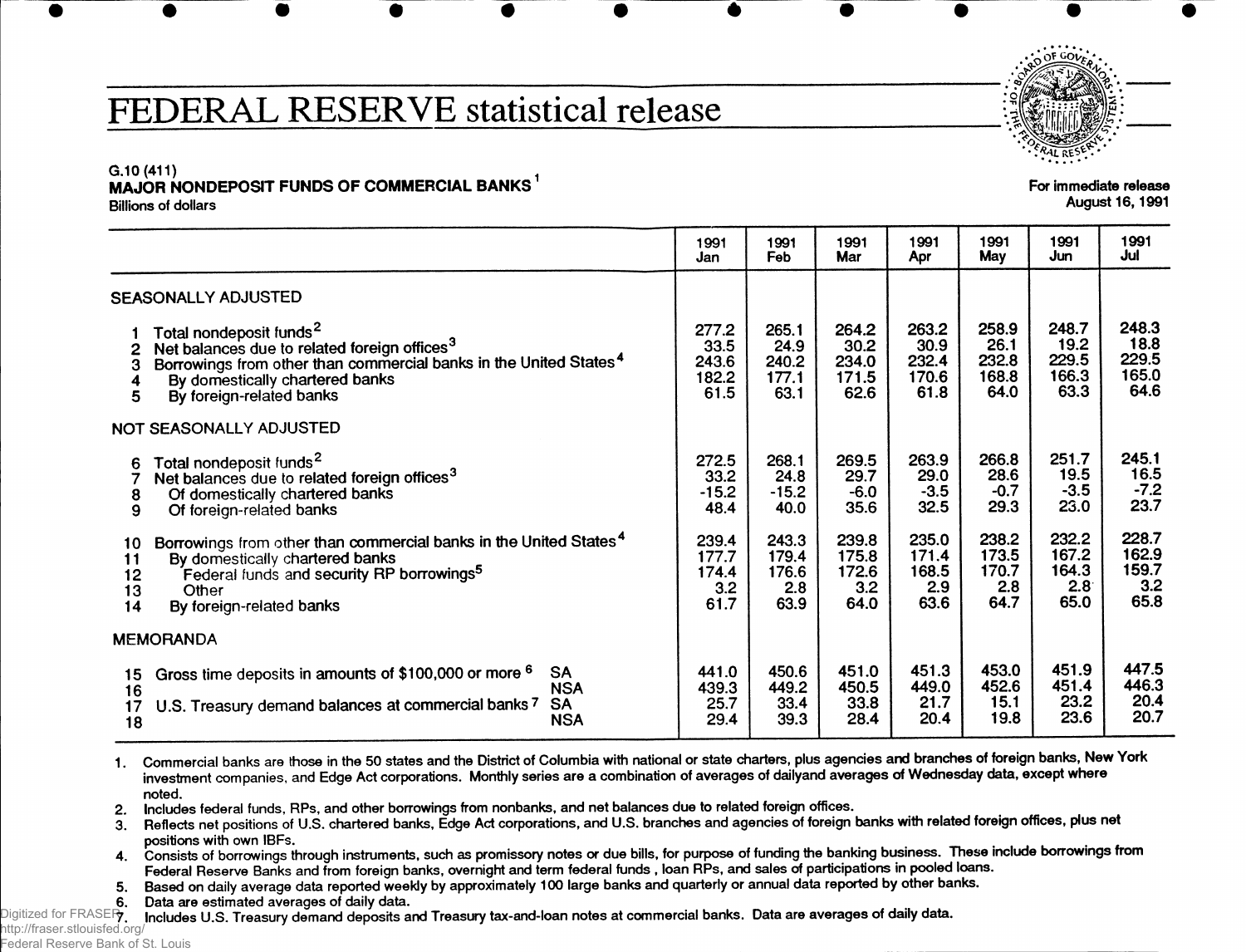## **FEDERAL RESERVE statistical release**



For Immediate Release August 16, 1991

G.6 DEBITS AND DEPOSIT TURNOVER AT COMMERCIAL BANKS

Seasonally Adjusted

|                                 |           | Debits During the Month (Annual rate, billions of dollars) |                                                    |                                     |             |                                  |
|---------------------------------|-----------|------------------------------------------------------------|----------------------------------------------------|-------------------------------------|-------------|----------------------------------|
| To demand deposits <sup>1</sup> |           | To NOW/ATS<br>$\frac{accounds^2}{2}$                       | To MMDA <sup>3</sup>                               | To savings deposits <sup>4</sup>    |             |                                  |
|                                 | all banks | <b>New York City</b>                                       | other banks                                        |                                     |             |                                  |
| 1990 - May                      | 278,383.5 | 129,617.7                                                  | 148,765.8                                          | 3,351.6                             | 2,992.7     | 569.1                            |
| -June                           | 263,965.9 | 121,899.6                                                  | 142,066.3                                          | 3,159.3                             | 2,858.7     | 553.5                            |
| -July                           | 274,559.5 | 129,034.4                                                  | 145,525.1                                          | 3,417.0                             | 3,084.4     | 583.4                            |
| -August                         | 295,570.0 | 144,314.2                                                  | 151,255.8                                          | 3,549.5                             | 3,106.9     | 599.8                            |
| -September                      | 267,680.2 | 126,088.7                                                  | 141,591.5                                          | 3,110.7                             | 2,997.4     | 523.6                            |
| -October                        | 295,490.0 | 136,082.4                                                  | 159,407.6                                          | 3,449.3                             | 3,231.9     | 573.7                            |
| -November                       | 294,468.6 | 140,531.5                                                  | 153,937.1                                          | 3,479.2                             | 3,031.9     | 565.8                            |
| -December                       | 267,479.9 | 130,154.6                                                  | 137,325.3                                          | 3,368.4                             | 2,797.5     | 527.2                            |
| 1991 -January                   | 279,437.8 | 138,638.1                                                  | 140,799.7                                          | 3,559.1                             | 2,805.2     | 572.9                            |
| -February                       | 280,494.1 | 138,037.7                                                  | 142,456.4                                          | 3,533.7                             | 2,731.2     | 551.4                            |
| -March                          | 269,834.9 | 133,302.7                                                  | 136,532.2                                          | 3,240.3                             | 2,853.8     | 523.7                            |
| -April                          | 294,433.5 | 146,499.3                                                  | 147,934.2                                          | 3,820.3                             |             |                                  |
| -May                            | 295,559.0 | 148,074.9                                                  | 147,484.1                                          | 3,620.2                             | 2,969.0     | 577.1                            |
| -June                           | 267,338.8 | 134,512.6                                                  | 132,826.2                                          |                                     | 2,908.6     | 548.6                            |
|                                 |           |                                                            |                                                    | 3,442.4                             | 2,625.2     | 522.3                            |
|                                 |           |                                                            | Average Deposits Outstanding (Billions of dollars) | <b>To NOW/ATS</b>                   |             |                                  |
|                                 |           | To demand deposits <sup>1</sup>                            |                                                    | accounts <sup>2</sup>               | To $MMDA^3$ | To savings deposits <sup>4</sup> |
|                                 | all banks | <b>New York City</b>                                       | other banks                                        |                                     |             |                                  |
| 1990 - May                      | 346.7     | 35.1                                                       | 311.6                                              | 203.7                               | 364.5       | 192.9                            |
| -June                           | 347.2     | 34.7                                                       | 312.5                                              | 205.4                               | 364.9       | 192.7                            |
| -July                           | 345.4     | 34.7                                                       | 310.7                                              | 203.6                               | 367.1       | 194.9                            |
| -August                         | 347.0     | 35.1                                                       | 311.9                                              | 204.4                               | 370.3       | 195.8                            |
| -September                      | 350.0     | 33.9                                                       | 316.1                                              | 206.0                               | 372.5       | 197.0                            |
| -October                        | 341.2     | 31.7                                                       | 309.5                                              | 205.5                               | 373.0       | 198.2                            |
| -November                       | 343.6     | 32.6                                                       | 311.0                                              | 207.6                               | 375.4       | 195.6                            |
| -December                       | 343.2     | 33.0                                                       | 310.2                                              | 208.1                               | 374.3       | 197.6                            |
| 1991 - January                  | 337.4     | 32.6                                                       | 304.8                                              | 208.9                               | 373.6       | 199.3                            |
| -February                       | 343.0     | 33.5                                                       | 309.5                                              | 211.3                               | 379.6       | 201.4                            |
| -March                          | 340.7     | 32.5                                                       | 308.2                                              | 214.0                               | 385.5       | 204.7                            |
| -April                          | 338.3     | 32.3                                                       | 306.0                                              | 215.1                               | 390.1       | 208.2                            |
| -May                            | 340.9     | 31.5                                                       | 309.4                                              | 220.1                               | 396.8       | 210.9                            |
| -June                           | 345.7     | 32.3                                                       | 313.4                                              | 223.9                               | 401.9       | 215.0                            |
|                                 |           |                                                            | <b>Annual Rate of Deposit Turnover</b>             |                                     |             |                                  |
|                                 |           | To demand deposits <sup>1</sup>                            |                                                    | To NOW/ATS<br>accounts <sup>2</sup> | To $MMDA^3$ | To savings deposits <sup>4</sup> |
|                                 | all banks | <b>New York City</b>                                       | other banks                                        |                                     |             |                                  |
| 1990 - May                      | 803.0     | 3,692.2                                                    | 477.5                                              | 16.5                                | 8.2         | 2.9                              |
| -June                           | 760.2     | 3,513.2                                                    | 454.6                                              | 15.4                                | 7.8         |                                  |
| -July                           | 794.8     | 3,715.5                                                    | 468.4                                              | 16.8                                | 8.4         | 2.9                              |
| -August                         | 851.9     | 4,119.5                                                    | 484.9                                              | 17.4                                |             | 3,0                              |
| -September                      | 764.8     | 3,717.9                                                    | 447.9                                              | 15.1                                | 8.4         | 3.1                              |
| -October                        | 865.9     | 4,280.5                                                    | 515.1                                              | 16.8                                | 8.0         | 2.7                              |
| -November                       | 857.1     | 4,320.4                                                    | 494.9                                              | 16.8                                | 8.7         | 2.9                              |
| -December                       | 779.5     | 3,949.1                                                    | 442.7                                              |                                     | 8.1         | 2.9                              |
| 1991 - January                  | 828.3     | 4,259.7                                                    | 461.9                                              | 16.2                                | 7.5         | 2.7                              |
| -February                       | 817.8     | 4,125.7                                                    | 460.2                                              | 17.0                                | 7.5         | 2.9                              |
| r<br>-March                     | 792.0     | 4,101.4                                                    | 443.0                                              | 16.7                                | 7.2         | 2.7                              |
| r<br>-April                     | 870.3     | 4,533.4                                                    | 483.4                                              | 15.1                                | 7.4         | 2.6                              |
| -May                            | 867.0     | 4,702.8                                                    |                                                    | 17.8                                | 7.6         | 2.8                              |
| -June                           |           |                                                            | 476.6<br>423.8                                     | 16.4<br>15.4                        | 7.3<br>6.5  | 2.6                              |
|                                 | 773.3     | 4,166.3                                                    |                                                    |                                     |             | 2.4                              |

1 / Represents accounts of individuals, partnerships, and corporations and of states and political subdivisions.

2/ Negotiable Order of Withdrawal accounts and accounts authorized for Automatic Transfer to Demand Deposits.

3/ Money Market Deposit Accounts.

4/ Excludes MMDA, NOW and ATS accounts.

Note: Historical data are available on request from Banking and Money Market Statistics Section, Division of Monetary Affairs, Board of Governors of the Federal Reserve System, Washington, D.C. 20551.

r Revised

Digitized for FRASER http://fraser.stlouisfed.org/ Federal Reserve Bank of St. Louis